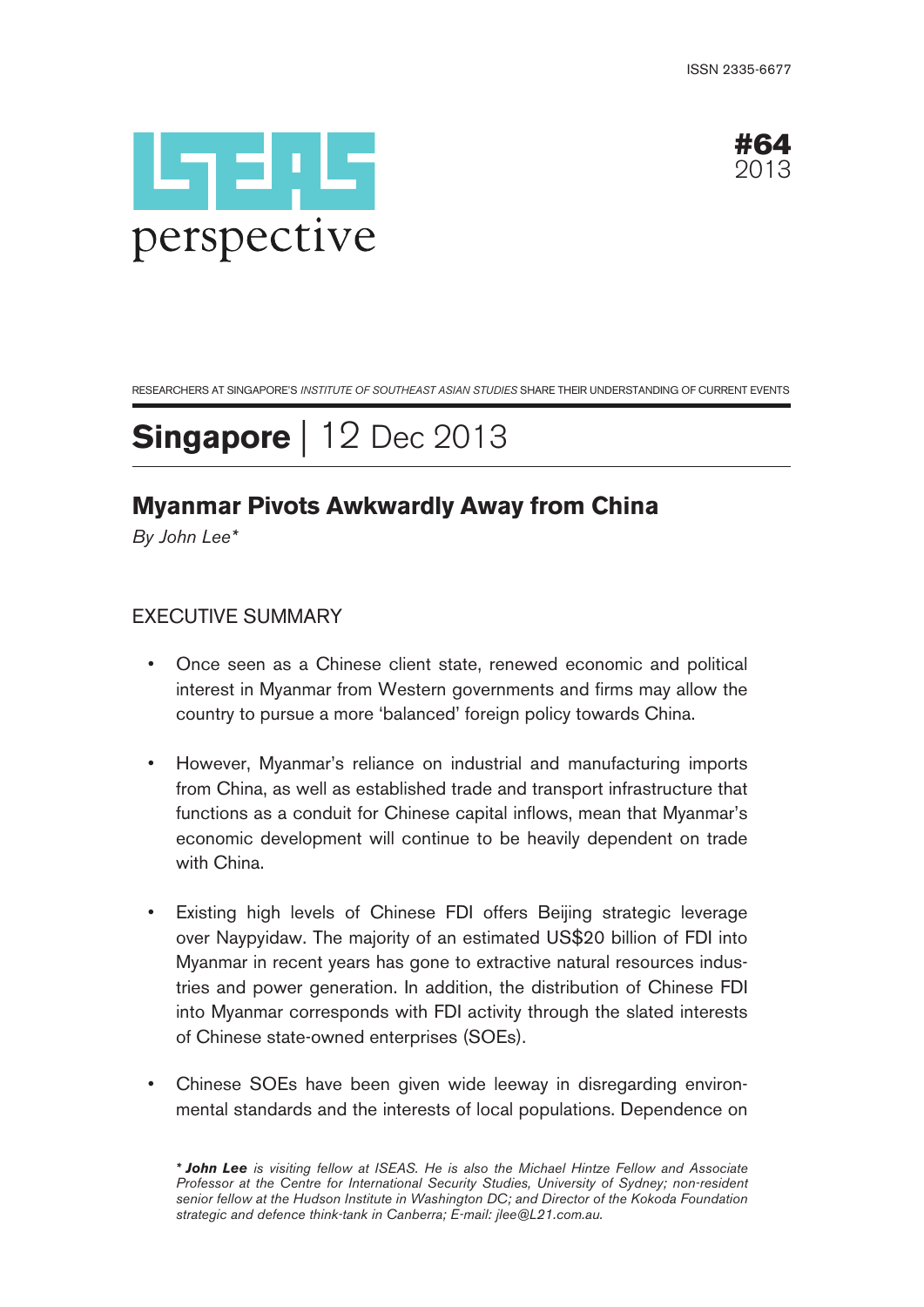Chinese trade and investment is also perceived to be benefitting a small and well-connected group of political and military insiders.

- Myanmar's promise of economic reforms may reduce its heavy economic and strategic reliance on China but this is expected to be politically difficult as doing so may affect entrenched political and military interests.
- If such reforms succeed, then the aim of limiting Chinese economic and strategic influence may also succeed. Should the economic or political reform process stall, Western governments and firms may begin to lose interest in the country. If that occurs, then Naypyidaw will have little choice but to revert to economic reliance on Beijing, which will once again strengthen Chinese strategic and political leverage over its neighbour.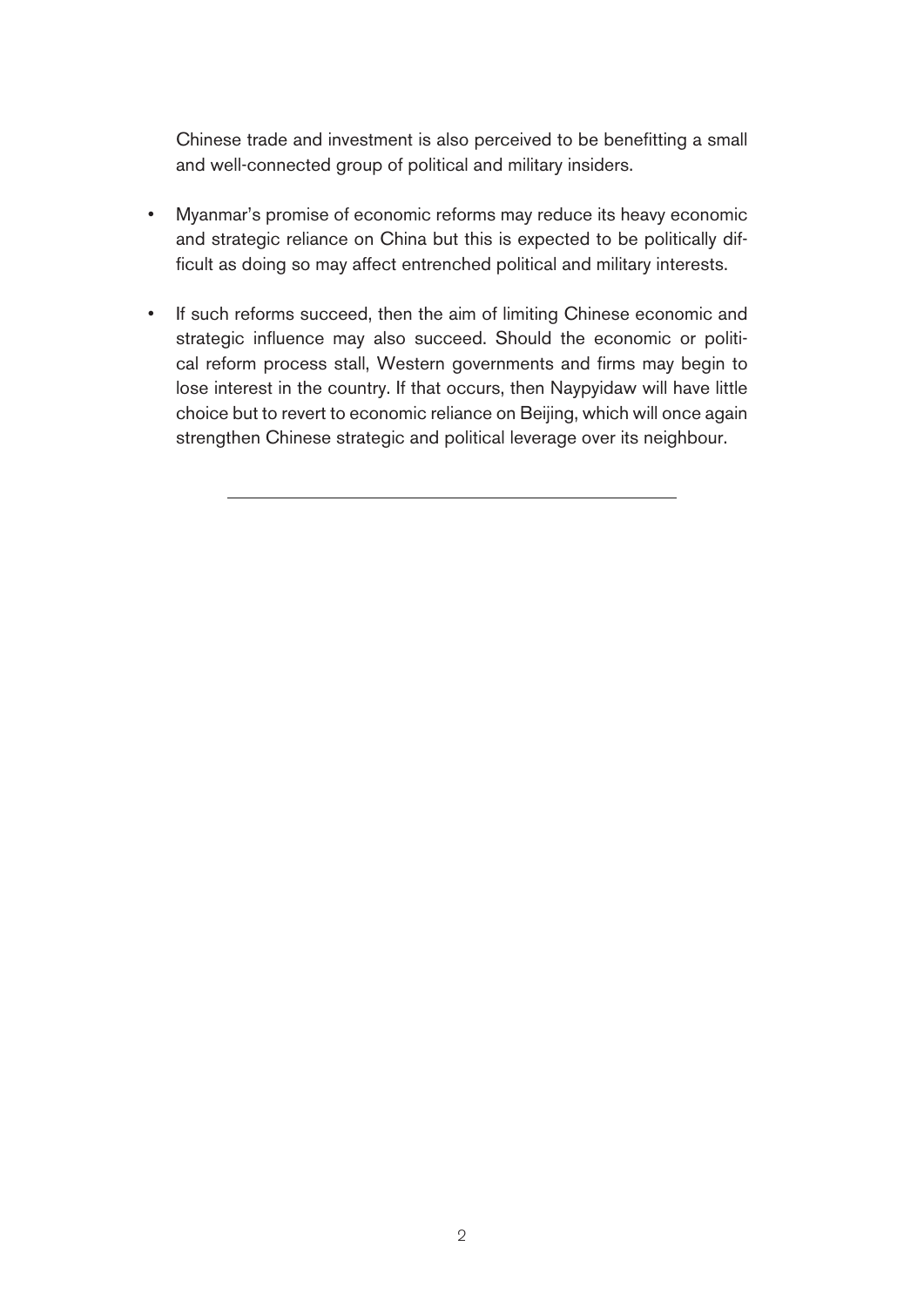#### INTRODUCTION

In May 2011, the newly installed civilian government in Myanmar signed a 'Comprehensive Strategic Cooperative Agreement' with China, affirming the close relations between the two countries. Then in September that year, Naypyidaw abruptly suspended the construction of the US\$3.6 billion Myitsone dam in the northern state of Kachin, a joint project between Myanmar's military-backed Asia World Company and the state-owned China Power Investment Corp. Less than one month later, and in a widely seen element of the Barack Obama's 'pivot' back to Asia, Hilary Clinton became the first American Secretary of State to visit the country since John Foster Dulles in 1955.

Since then, the United States and European Union are gradually unwinding the sanctions regime against Myanmar amidst signs of gradual but unmistakable political and economic changes in the country. Once seen as a Chinese client state due to the country's perceived economic reliance on its giant neighbour, the renewed interest of Western governments and firms in the country may well allow Myanmar to 'balance' its foreign policy away from China.

This Perspective looks at the extent to which the Myanmar economy is tied to China's and is dependent on Chinese largesse, and argues that general assumptions about the dominant role of Chinese economic activity are indeed accurate. While renewed Western political and economic interest in Myanmar is genuine, the paper concludes that a stalling or failing economic or political reform process will cause Western governments and firms to lose interest in the country. If that occurs, then Naypyidaw will have little choice but to revert back to economic reliance on Beijing, which will once again strengthen Chinese strategic and political leverage over its neighbour.

## SINO-MYANMAR TRADE

Myanmar's trade volumes (exports plus imports) have grown almost five-fold over the last decade, from US\$5.6 billion in 2003 to US\$25 billion in 2012. While exports have increased from US\$2.7 billion to almost US\$10 billion over this period, imports have grown more rapidly from US\$2.9 billion in 2003 to more than US\$15.4 billion in 2012.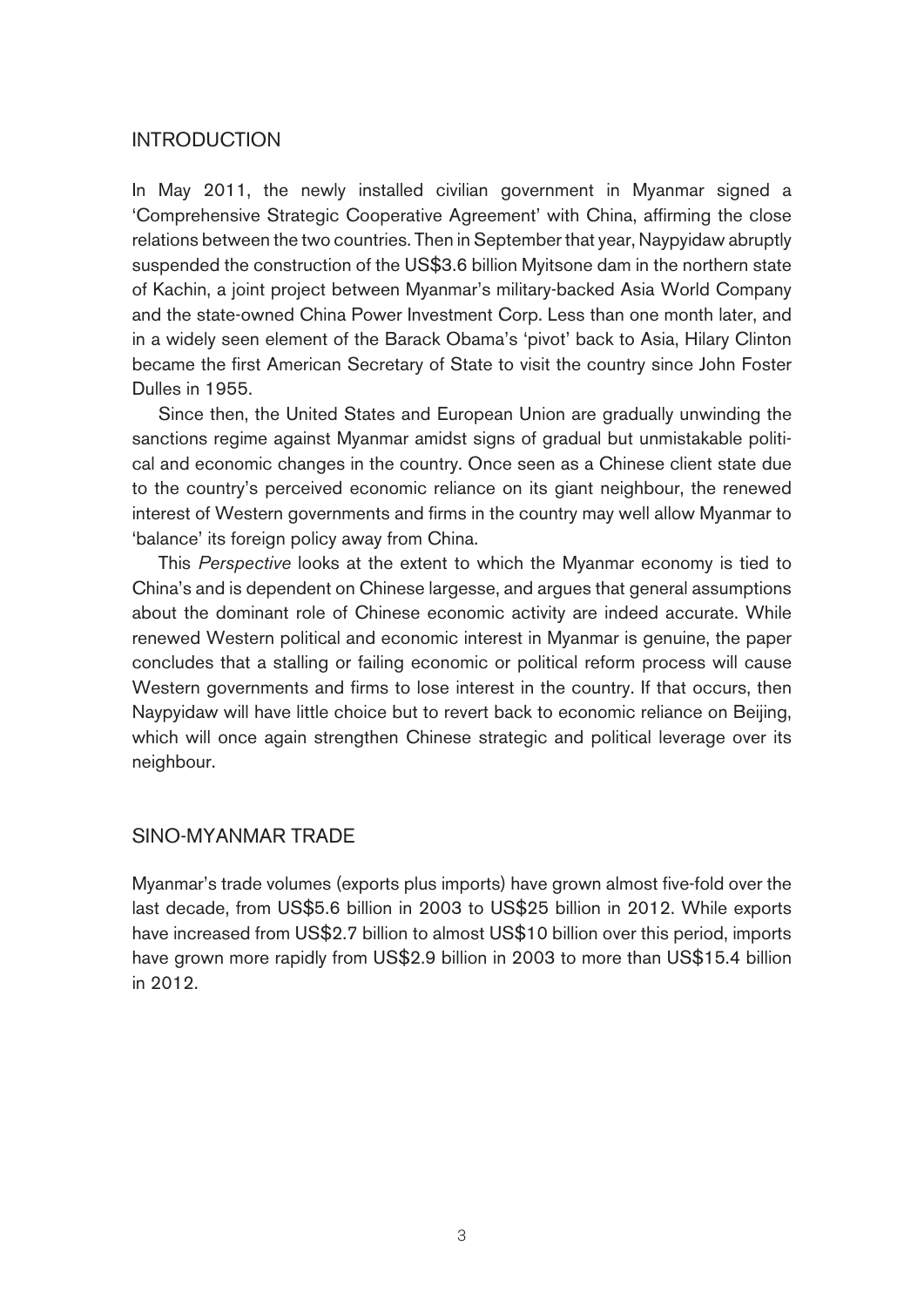|                              | 2003   | 2004   | 2005   | 2006   | 2007   | 2008    | 2009     | 2010      | 2011      | 2012      |
|------------------------------|--------|--------|--------|--------|--------|---------|----------|-----------|-----------|-----------|
| <b>Exports</b>               | 2761.4 | 3200.4 | 3771.4 | 4620.8 | 4933.1 | 6398.1  | 5954.3   | 6479.1    | 8263      | 9699      |
| <b>Imports</b>               | 2900.4 | 3094.7 | 3215   | 3497.7 | 5028.1 | 6293.1  | 6354.9   | 9032.5    | 12441.6   | 15464.9   |
| <b>Balance</b>               | $-139$ | 105.7  | 556.3  | 1123.1 | -95    | 105     | $-400.6$ | $-2553.3$ | $-4178.6$ | $-5765.9$ |
| <b>Total</b><br><b>Trade</b> | 5661.8 | 6295.1 | 6986.3 | 8118.5 | 9961.1 | 12691.2 | 12309.2  | 15511.6   | 20704.6   | 25163.9   |

**Table 1: Myanmar's Foreign Trade, 2003-2012 (US\$ millions)**

Source: Trade Map; ITC Geneva

The growing importance of China as a source of imports since the crackdown of the 1988 '8-8-88' riots is immediately obvious from even a superficial examination of the numbers.

#### **Table 2: Myanmar's Major Import Partners, 1988-2012 (in percentage of total trade)**

|           | 1988 |              | 1990 |              | 1995 |
|-----------|------|--------------|------|--------------|------|
| Japan     | 39.0 | <b>China</b> | 20.6 | Singapore    | 29.9 |
| U.K.      | 9.1  | Singapore    | 17.9 | <b>China</b> | 29   |
| Germany   | 6.7  | Japan        | 16.6 | Malaysia     | 10.8 |
| U.S.      | 6.0  | Germany      | 4.8  | Japan        | 7.4  |
| Singapore | 5.8  | Malaysia     | 4.7  | S. Korea     | 4.1  |

|              | 2000 |           | 2006-2010<br>(average) |           | 2012 |
|--------------|------|-----------|------------------------|-----------|------|
| Thailand     | 18.3 | China     | 35.7                   | China     | 30.8 |
| <b>China</b> | 18.0 | Thailand  | 22.4                   | Singapore | 27.8 |
| Singapore    | 15.8 | Singapore | 15.7                   | Thailand* | 7.6  |
| S. Korea     | 10.5 | S. Korea  | 5.2                    | Japan     | 5.6  |
| Malaysia     | 8.4  | Malaysia  | 4.3                    | S. Korea  | 5.0  |

Source: Direction of Trade Statistics, IMF; ADB.

\* Note that Thai imports into Myanmar are likely to be significantly higher than this figure because much of the trade is border trade which is difficult to track. However, the point about dependency on Chinese imports still holds.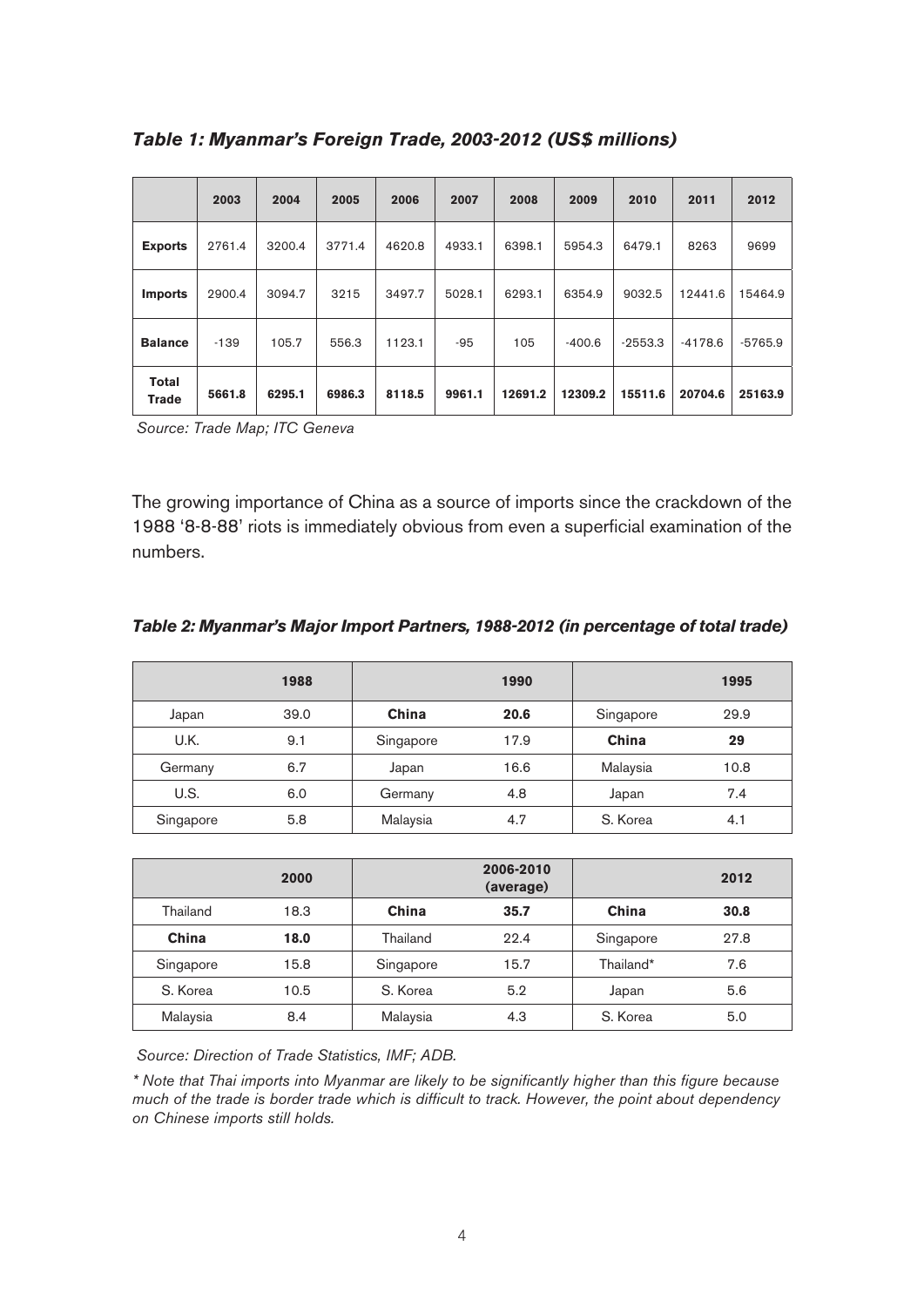It is clear from these figures that China stepped into the import vacuum as Western countries such as the U.S., U.K., and Germany responded with punitive sanctions on the regime for the killing of up to 3,000 protesters<sup>1</sup> and the seizing of power by the military junta. By the middle of the last decade, China had emerged as the leading importer and a main entry point into Myanmar's economy.

Analysis of the nature of Chinese imports into Myanmar (including border and non-border trade) is also revealing. Table 3 shows the top four categories of imports in Myanmar in 2012, which together comprise 28.5 per cent of all imports.

#### **Table 3: Myanmar's Major Import Categories, 2012 (US\$ millions)**

| Category                             | US\$ million | % of total imports |  |
|--------------------------------------|--------------|--------------------|--|
| Vehicles other than railway, tramway | 2088         | 13.5               |  |
| Machinery and boilers                | 1869         | 12.1               |  |
| Petroleum products                   | 1328         | 8.6                |  |
| Electrical & electronic equipment    | 1210         | 7.8                |  |
| Total value of all imports           | 15448        | 100                |  |

Source: Trade Map; ITC Geneva

As Table 4 shows, China leads in two of these categories, and is a strong second in a third.

## **Table 4: Major Source of Important Import Categories, 2012 (by percentage)**

| <b>Vehicles</b><br>(ex railway<br>& tramway) | % of total<br>in import<br>category | <b>Machinery &amp;</b><br><b>boilers</b> | % of total<br>in import<br>category | <b>Petroleum</b><br>products | % of total<br>in import<br>category | <b>Electrical &amp;</b><br>electronic<br>equipment | % of total<br>in import<br>category |
|----------------------------------------------|-------------------------------------|------------------------------------------|-------------------------------------|------------------------------|-------------------------------------|----------------------------------------------------|-------------------------------------|
| Japan                                        | 49                                  | China                                    | 48.8                                | Thailand                     | 35.4                                | China                                              | 55.3                                |
| China                                        | 36.8                                | Thailand                                 | 14.9                                | Singapore                    | 26.8                                | Singapore                                          | 15.0                                |
| Thailand                                     | 6.5                                 | Singapore                                | 12.1                                | Columbia                     | 14.6                                | Taiwan                                             | 13.1                                |
| Singapore                                    | 2.8                                 | S. Korea                                 | 5.5                                 | <b>China</b>                 | 14.5                                | India                                              | 3.7                                 |
| S. Korea                                     | 2.3                                 | Japan                                    | 5.0                                 | Malaysia                     | 7.9                                 | Hungary                                            | 2.2                                 |

Source: Trade Map, ITC Geneva

<sup>&</sup>lt;sup>1</sup> See "Burma's 1988 protests," BBC, September 25, 2007 <http://news.bbc.co.uk/2/hi/asia-pacific/7012158. stm> accessed October 24, 2013.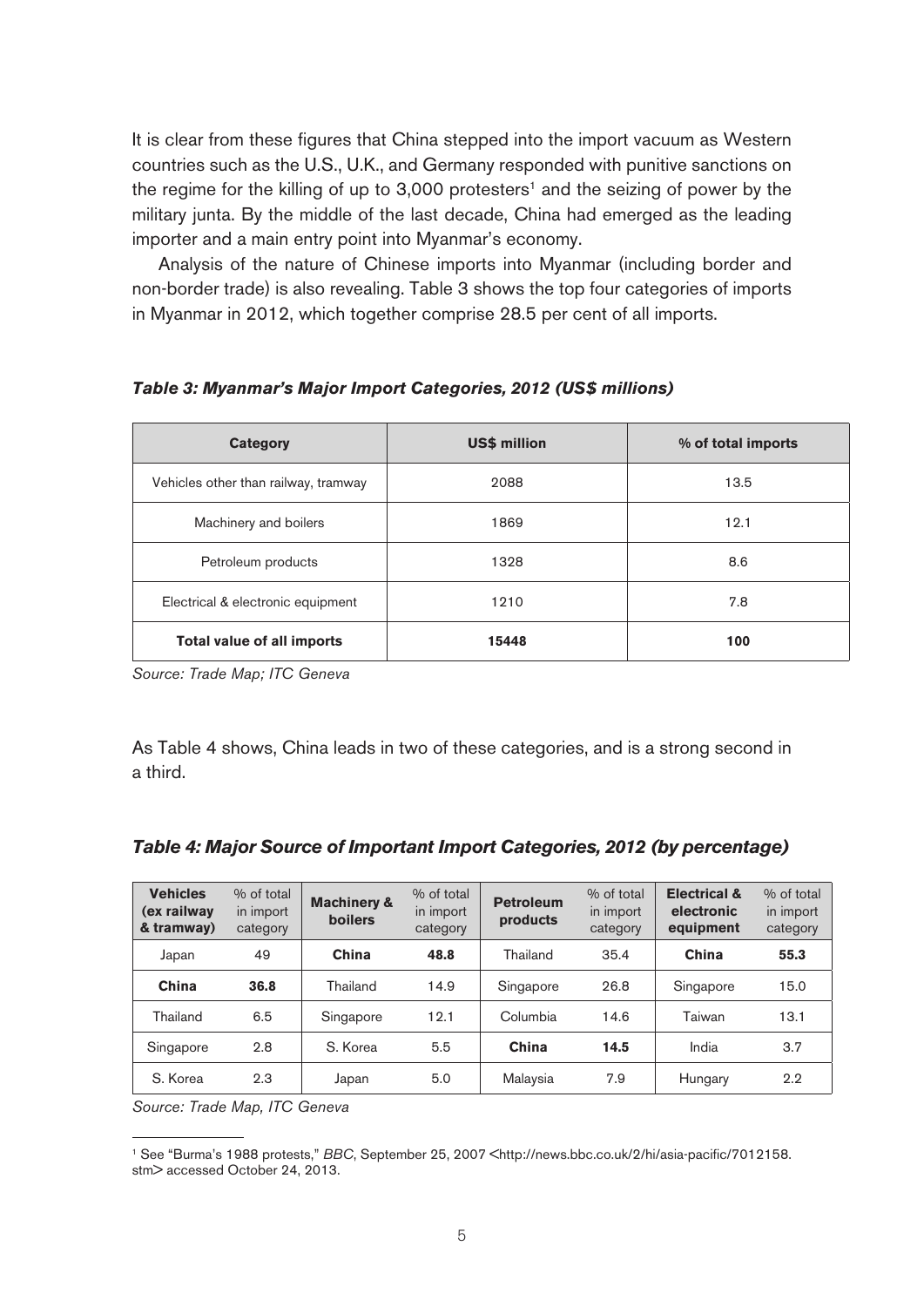These figures are important for a couple of reasons. One is that imports from China dominate the industrial and manufacturing categories—machinery & boilers and electrical & electronic equipment<sup>2</sup>-which are essential for a developing country such as Myanmar. Indeed, taking an average from 2006-2010, manufactured goods and parts from China comprised 90.5 per cent of all Chinese imports into Myanmar, compared to 5.1 per cent for fuels, 3.1 per cent for food, and 1.3 per cent for non-food agricultural commodities.<sup>3</sup>

A second important point is that a dominant share from China arrive through roads that connect Yunnan province with major Myanmar towns such as Mandalay. Indeed, the 460 km road journey from Ruili in Yunnan province to Mandalay has been continually upgraded to accommodate heavier vehicles and transportation, and now takes 10-12 hours to complete compared to a fortnight two decades ago. China is building highways and upgrading a national road from Longling to Ruili, the most important land trading port in Chinese trade with Myanmar. A railway from Dali to Ruili is also being constructed, further entrenching Ruili's logistical importance in expanding border trade with Myanmar.<sup>4</sup> One should also bear in mind that Myanmar's northern economic regions, including several special regions dominated by ethnic groups that have a ceasefire agreement with the government, is closely integrated with Yunnan province and their informal and unrecorded trade is likely understated in official figures.<sup>5</sup> Furthermore, Myanmar's major imports through cross-border trade include machinery and machinery parts, electric and electronic and other industrial products, meaning that Myanmar's current industrial and manufacturing capacity remains heavily dependent on trade with China's southern provinces and will remain so for some time. $6$ 

#### CHINESE FDI IN MYANMAR

In previous papers, this author has argued that there is nothing unusual or alarming about levels of Chinese foreign direct investment (FDI) into key Southeast Asian countries such as Thailand and Indonesia as Chinese investors are far from dominant in those countries.<sup>7</sup> However, levels of Chinese FDI are unusually high in the case

<sup>&</sup>lt;sup>2</sup> Note that there is also a high consumer component in the electrical and electronic equipment component.

<sup>&</sup>lt;sup>3</sup> See Benno Ferrarini, "Myanmar's Trade and Its Potential," Asian Development Bank Working Paper no. 325, January 2013, pg. 4 <http://www.burmalibrary.org/docs15/Myanmar's%20Trade%20and%20its%20Potential%20-%20ewp-325-red.pdf> accessed October 28, 2013.

<sup>4</sup> See "Ruili: An Important International Land Port Facing Indian Ocean," Dehong.gov.cn, September 6, 2013 <http://www.dehong.gov.cn/en/news/2013/0906/en-89424.html> accessed November 28, 2013.

<sup>&</sup>lt;sup>5</sup> See Wen Chin-Chang, "The everyday politics of the underground trade in Burma by the Yunnanese Chinese since the Burmese socialist Era," Journal of Southeast Asian Studies, 44:2 June 2003, pp. 292-314.

<sup>&</sup>lt;sup>6</sup> See Winston Set Ang, "Cross-border Trade in Myanmar," Institute for Security and Development Policy Asia Paper, September 2009 <http://www.isdp.eu/images/stories/isdp-main-pdf/2009\_set-aung\_the-role-of-informal-cross-border-trade.pdf> accessed November 28, 2013.

<sup>7</sup> John Lee, China's Economic Engagement with Southeast Asia: Thailand (Singapore: ISEAS Trends in South-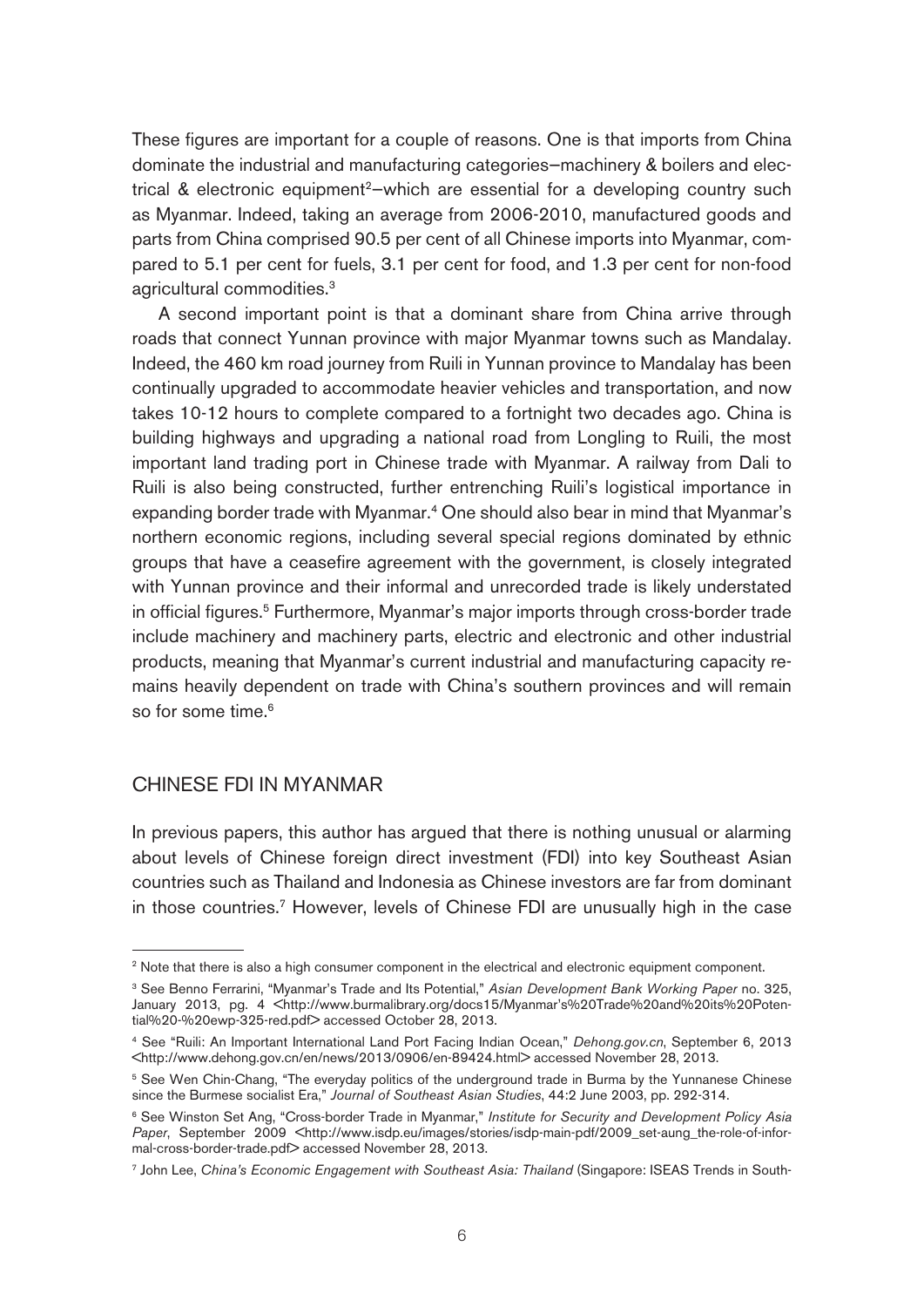of Myanmar, offering Beijing far more actual strategic leverage over Naypyidaw than over Bangkok or Jakarta.

The numbers tell the story. In 2004, US\$4.1 million of Chinese FDI entered Myanmar, rising to US\$875.6 million in 2010. In terms of cumulative FDI, Chinese FDI stocks in Myanmar increased by 9,547 per cent, rising from US\$20.18 million in 2004 to US\$1,946.75 million in 2010. In 2011, Chinese cumulative FDI in Myanmar stood at US\$2,181.5 million.<sup>8</sup>

As Table 5 shows, China has more cumulative investment in Myanmar than any other ASEAN country with the exception of Singapore. Note that Table 5 is composed of Chinese Ministry of Commerce figures, and these tend to greatly underestimate the amount of actual FDI entering less transparent countries such as Myanmar since a large share of investment is registered as 'aid', 'assistance' and other noncommercial transfers rather than outward FDI.

|                | <b>2011 Cumulative FDI</b><br>(US\$ millions) | 2011 Cumulative FDI as a % of<br>total FDI in ASEAN |
|----------------|-----------------------------------------------|-----------------------------------------------------|
| <b>Brunei</b>  | 661.3                                         | 3                                                   |
| Cambodia       | 1,757.4                                       | 8                                                   |
| Indonesia      | 1,687.9                                       | 7.7                                                 |
| Laos           | 1,276.3                                       | 5.8                                                 |
| Malaysia       | 797.6                                         | 3.6                                                 |
| <b>Myanmar</b> | 2,181.5                                       | 9.9                                                 |
| Philippines    | 494.3                                         | 2.2                                                 |
| Singapore      | 10,602.7                                      | 48.1                                                |
| Thailand       | 1,307.7                                       | 5.9                                                 |
| Vietnam        | 1,290.7                                       | 5.9                                                 |
| Total          | 22,057.2                                      | 100                                                 |

| <b>Table 5: 2011 Cumulative Chinese FDI in ASEAN</b> |  |
|------------------------------------------------------|--|
|------------------------------------------------------|--|

Source: Ministry of Commerce, 2011 Statistical Bulletin of China's Outward FDI

When one considers that Myanmar's economy comprises barely 2.5 per cent of ASEAN GDP as a whole,<sup>9</sup> and that the percentage increase in actual Chinese assets in Myanmar through FDI from 2004-2010 is 9,547 per cent compared to about 5,200 per cent in Laos and about 3,900 per cent in the Philippines over the same

east Asia Series 2013); John Lee, China's Economic Engagement with Southeast Asia: Indonesia (Singapore: ISEAS Trends in Southeast Asia Series 2014).

<sup>&</sup>lt;sup>8</sup> Figures from Chinese Ministry of Commerce, 2010 & 2011 Statistical Bulletin of China's Outward Foreign Direct Investment.

<sup>9</sup> Figures based on International Monetary Fund's 2012 estimates using the purchasing-power-parity methodology.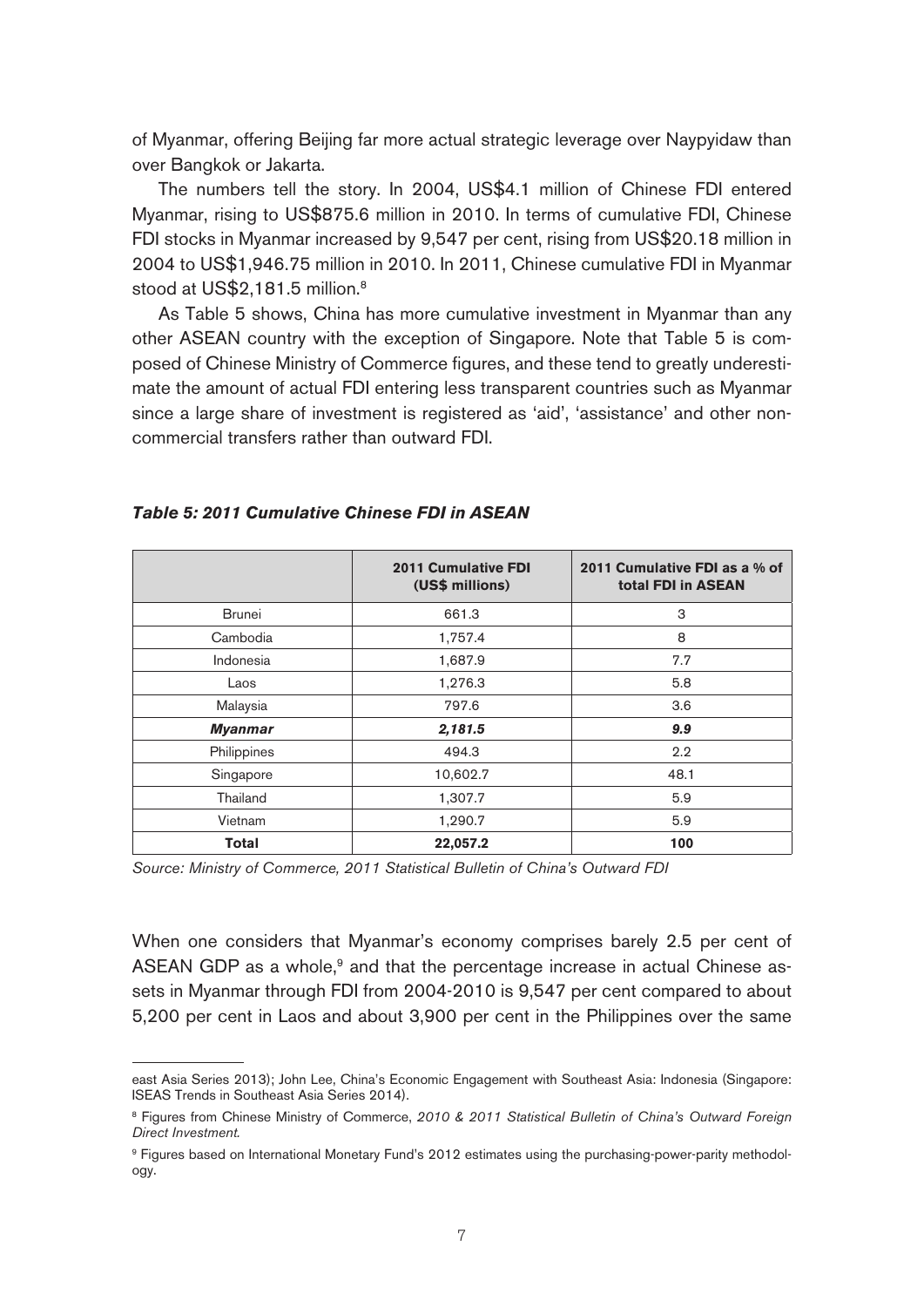period (the next two highest countries by percentage increase in Chinese assets)<sup>10</sup>, Chinese investment interest in Myanmar becomes even disproportionately striking.

Table 6 below presents alternative data and uses information released by the Myanmar Ministry of National Planning and Development. Although there is no breakdown of year-by-year figures, meaning that the comparison with Table 5 is not for the same time period, the significantly higher figure of cumulative Chinese FDI into Myanmar since 1989 suggests that the figures released by the Chinese Ministry of Commerce are grossly understated. The Myanmar Ministry of Planning and Development figures are also consistent with independent reports put out by organisations such as PwC which indicated that Chinese FDI stocks in Myanmar was closer to US\$14 billion.<sup>11</sup> Even a report in Chinese official news service *Xinhua* suggests that China has invested almost US\$14 billion in Myanmar since 1988.<sup>12</sup>

Other credible reports suggest that the true amount of Chinese investment between March 2010 and April 2011 amounted to two-thirds of China's total investment in the country over the past two decades. According to these reports, Chinese companies invested US\$8.17 billion between March-September 2010, including US\$5 billion in hydro-power, US\$2.15 billion in the oil and gas sector, and US\$997 million in mining.13 If accurate, this would amount to Chinese investments into Myanmar of at least US\$8.17 billion in 2010 alone — almost 15 per cent of Myanmar's GDP for 2010! It would also mean that the level of Chinese FDI investment into Myanmar rivals Chinese FDI stocks in Singapore. If this is the case, then the earlier comment that Chinese investment interest in Myanmar is "disproportionately striking" is itself a gross understatement.14

<sup>&</sup>lt;sup>10</sup> Data from Chinese Ministry of Commerce's 2010 Statistical Bulletin of China's Outward Foreign Direct Investment, and calculations done by Travis Mitchell, Chinese Foreign Direct Investment in Myanmar: Remarkable Trends and Multilayered Motivations (Lund: Lund University Graduate School of Political Science, Spring 2012), pg. 32.

<sup>&</sup>lt;sup>11</sup> PwC, Myanmar Business Guide, August 2012 <http://www.pwc.com/sg/en/assets/document/myanmar\_ business\_quide.pdf>; see also Toh Han Shih, "Hong Kong Third Biggest Investor in Myanmar," South China Morning Post, July 13, 2013 <http://www.scmp.com/business/economy/article/1281395/hong-kong-thirdbiggest-investor-myanmar>; Sophie Song, "Myanmar Foreign Direct Investment: China, Thailand, Hong Kong Biggest Cumulative Investors," International Business Times, July 15, 2013 <http://www.ibtimes.com/myanmarforeign-direct-investment-china-thailand-hong-kong-biggest-cumulative-investors-1345671> all accessed October 25, 2013.

<sup>&</sup>lt;sup>12</sup> "Myanmar attracts over 8bln USD foreign investment in 2011," Xinhua, March 16, 2012 <http://news.xinhuanet.com/english/business/2012-03/16/c\_131472176.htm> accessed October 26, 2013.

<sup>&</sup>lt;sup>13</sup> Aung Hla Tun, "Chinese investment in Myanmar tops \$8 billion this year," Reuters, August 16, 2010 <http://in.reuters.com/article/2010/08/16/idINIndia-50868920100816> accessed October 25, 2013.

<sup>&</sup>lt;sup>14</sup> Note also that Chinese private investment is not included in official Myanmar or Chinese figures, while mainland Chinese firms are behind a high number of Hong Kong FDI into Myanmar. Moreover, Chinese government or SOE investment in Myanmar is often counted as aid rather than FDI, even if the outlay is undoubtedly an investment in a commercial enterprise. See Thomas Lum, "China's Assistance and Government Sponsored Investment Activities in Africa, Latin America, and Southeast Asia," CRS Report for Congress, November 25, 2009 <http://www.fas. org/sgp/crs/row/R40940.pdf> accessed November 28, 2013.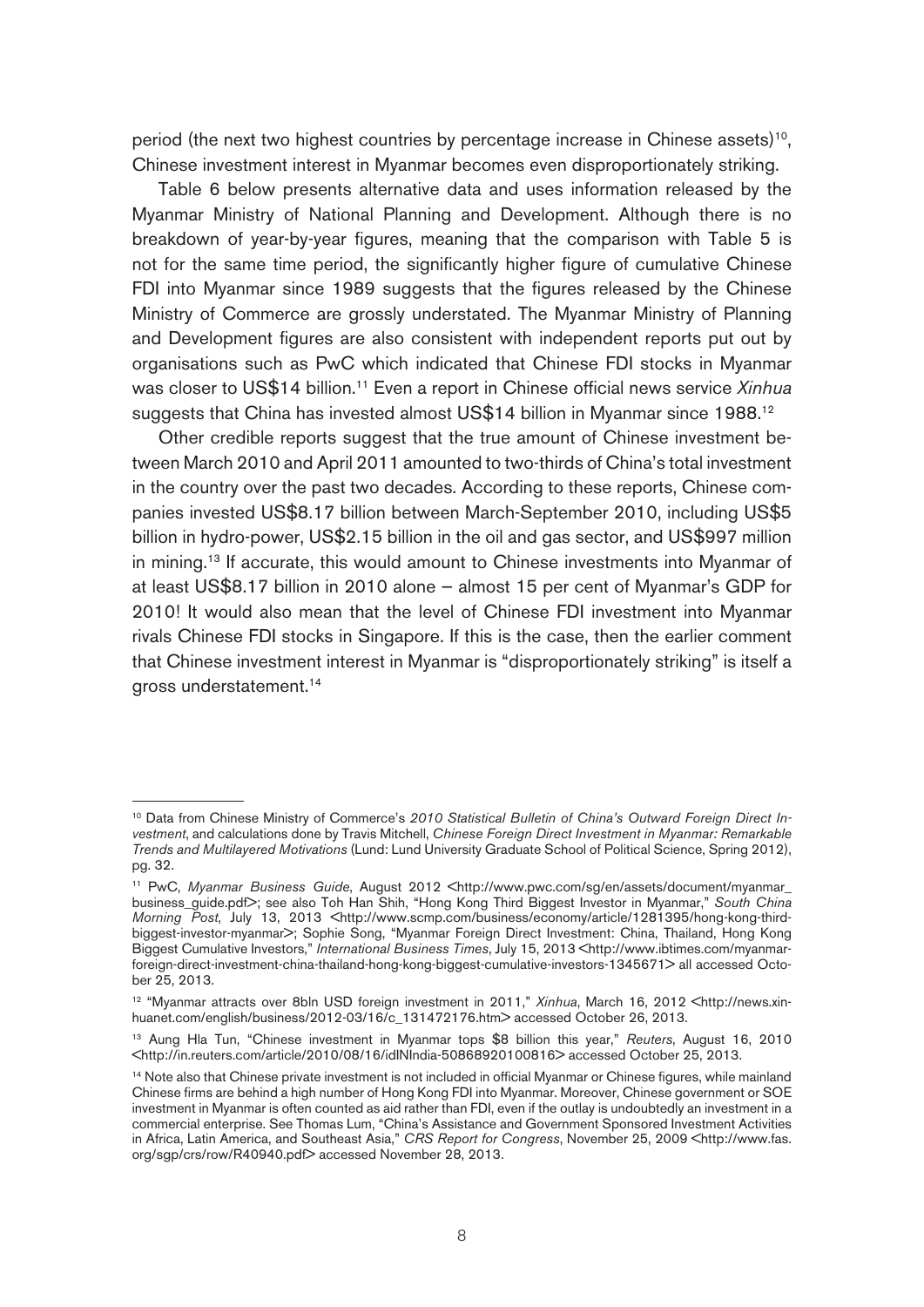|              | <b>Cumulative FDI Value</b><br>(US\$ millions) | <b>Share of total cumulative FDI</b><br>(% ) |  |  |
|--------------|------------------------------------------------|----------------------------------------------|--|--|
| <b>China</b> | 14,142.7                                       | 34.5                                         |  |  |
| Thailand     | 9,568.1                                        | 23.3                                         |  |  |
| Hong Kong    | 6,371.5                                        | 15.5                                         |  |  |
| South Korea  | 2,954.1                                        | 7.2                                          |  |  |
| U.K.         | 2,799.2                                        | 6.8                                          |  |  |

#### **Table 6: Cumulative FDI of Leading Countries in Myanmar, 1989 - June 2012**

Source: Ministry of National Planning and Development of Myanmar

Whether we accept the higher or lower figures of Chinese FDI into Myanmar (this author is strongly inclined to lean towards accepting the internationally and independently corroborated higher estimates), there is little variation as to the sectoral destination of the overwhelming proportion of Chinese FDI into Myanmar.

Of an estimated US\$20 billion of FDI into Myanmar 'approved' in recent years, 58 per cent was destined for the extractive natural resources industries and 41 per cent for power generation, mainly several large dams. The remaining one per cent was in agriculture and manufacturing, with the latter comprising only 0.3 per cent.<sup>15</sup> These estimates correspond roughly with the report in the Chinese state news service Xinhua<sup>16</sup> cited above. Although China does not release data on where the country's FDI into Myanmar—US\$8.17 billion of investment slated in 2010—actually goes, we can be certain that the proportions correspond to Chinese FDI activity through the slated interests of their SOEs in Myanmar. Some of these will include China National Petroleum Corporation in the Myanmar-China Oil and Gas Pipeline,<sup>17</sup> China National Offshore Oil Corporation and Petro-China's joint ventures with the Myanmar Oil and Gas Enterprise to develop areas such as the Shwe gas field,<sup>18</sup> and China Power Investment Corporation in the hydro-power ventures including the suspended Myitsone Dam project.<sup>19</sup>

<sup>&</sup>lt;sup>15</sup> See Jared Bissinger, "Behind Burma's Rising FDI," The Diplomat, August 31, 2011 <http://thediplomat.com/ asean-beat/2011/08/31/behind-burmas-rising-fdi/> accessed October 25, 2013.

<sup>&</sup>lt;sup>16</sup> "Myanmar attracts over 8bln USD foreign investment in 2011," Xinhua, March 16, 2012 <http://news.xinhuanet.com/english/business/2012-03/16/c\_131472176.htm> accessed October 26, 2013.

<sup>&</sup>lt;sup>17</sup> See "Myanmar-China gas pipeline starts to deliver gas to China," Xinhua, July 27, 2013 <http://usa.chinadaily. com.cn/business/2013-07/28/content\_16844673.htm> accessed October 25, 2013.

<sup>18</sup> See Toshihiro Kudo, "Myanmar's economic relations with China: who benefits and who pays?", in Monique Skidmore and Trevor Wilson (eds.,) Dictatorship, Disorder and Decline in Myanmar (Canberra: ANU ePress 2008), pg. 101.

<sup>&</sup>lt;sup>19</sup> See Guo Aibing, "China Power Investment Says Myanmar Dam Halt is 'Bewildering'," Bloomberg, October 4, 2011 <http://www.bloomberg.com/news/2011-10-04/china-power-investment-says-myanmar-hydropowerdam-suspension-bewildering.html> accessed October 25, 2013.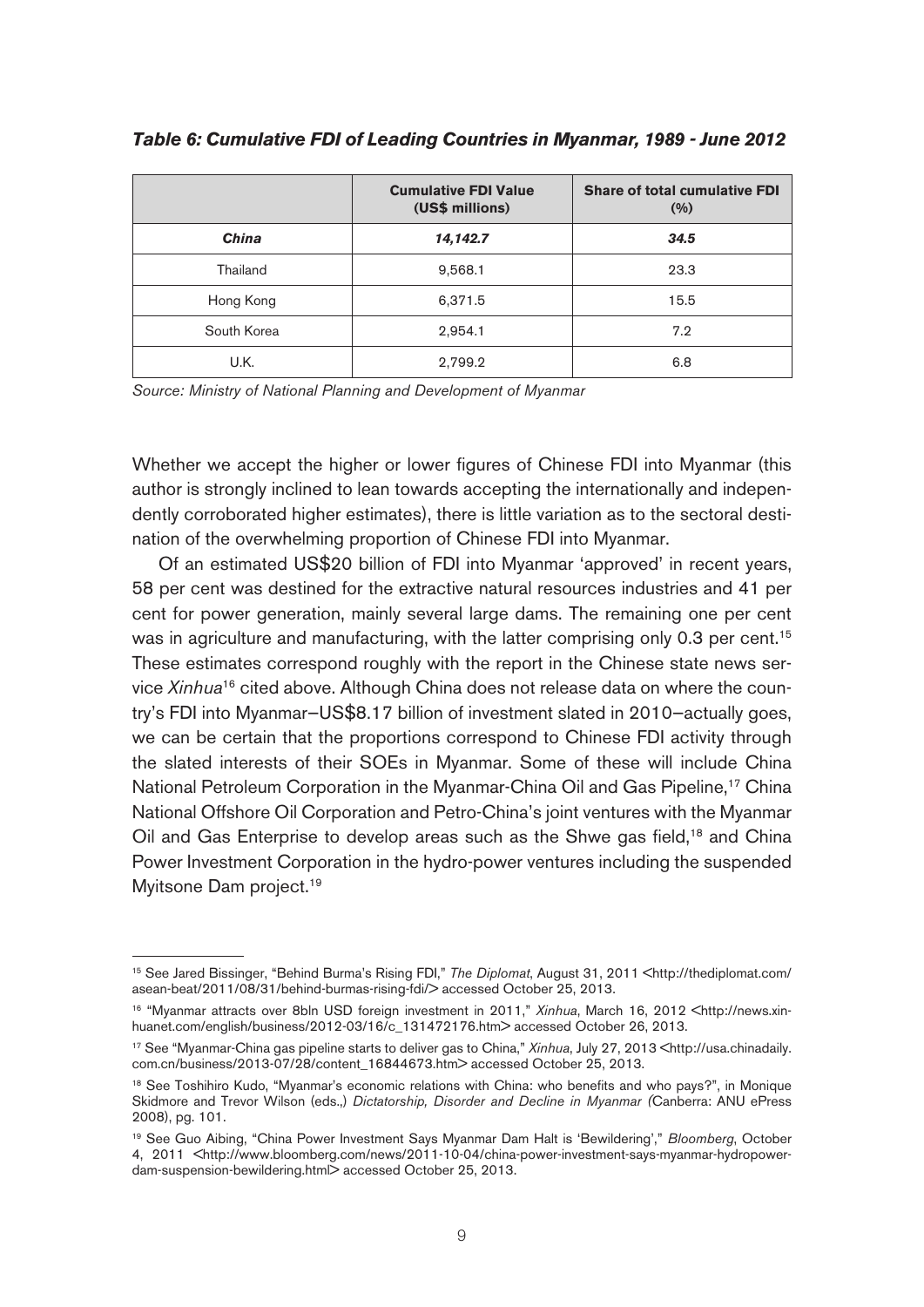#### NET ASSESSMENT OF CHINESE ECONOMIC ACTIVITY IN MYANMAR

The Chinese contribution to the Myanmar economy, especially when it comes to areas such as power generation and infrastructure development, is significant. After all, in its period of Western isolation, its economy still managed 6.48 per cent real GDP growth per annum from 1991-2000, and 5.22 per cent per annum real growth from 2001-2010<sup>20</sup> (bearing in mind that any figures for the Myanmar economy are widely disputed). The main source of revenue for the government in recent years is from the export of natural gas to Thailand<sup>21</sup> – with much of the gas fields and transportation infrastructure financed by Chinese entities. More broadly, as a dominant investor and major trading partner, some credit for the economic growth numbers —inaccurate as they are—must go to China.

Yet, the problem is that such high official growth rates do not seem to have had a proportionate benefit for households with little or no connection to the government. As a prominent economist and current Chief Economic Advisor to President Thein Sein admits when commenting on recent official growth figures, "it is difficult to reconcile the statistics with the real world in which the people of Myanmar live day by day."22

Moreover, in the eagerness to deploy Chinese capital and expertise for rapid completion of resource extraction, transportation and power-generation projects, Chinese SOEs have been given wide leeway in disregarding environmental standards and the interests of local populations affected by these projects throughout the country. For example, the Shwe gas pipeline project has been widely criticised for its disregard for the social impact and the damage to the environment, and led to protesters complaining about inadequate compensation from land confiscations<sup>23</sup> and the displacement of farmers and fishermen.<sup>24</sup> Causing the resettlement of thousands of local villages, the Myitsone Dam was also suspended amid concerns that the construction was doing irreversible damage to an area of rich biodiversity that lies barely one hundred kilometres away from a major tectonic fault line — insensitivities made worse by the fact that it is in an area where Kachin fighters are battling the Tatmadaw.25

<sup>&</sup>lt;sup>20</sup> Figures from World Bank World Development Indicators, IMF International Financial Statistics and HIS Global Insight, presented in Economic Research Service, "Real Historical Gross Domestic Product and Growth rates of GDP for Baseline Countries/Regions (1969-2012)", United States Department of Agriculture, November 3, 2012.

<sup>&</sup>lt;sup>21</sup> See Lex Rieffel, "The Myanmar Economy: Tough Choices," Brookings Institution Working Papers No. 47, September 2012, pp. 5-6 <http://www.brookings.edu/research/papers/2012/09/myanmar-economy-rieffel>accessed October 26, 2013.

<sup>&</sup>lt;sup>22</sup> See Thant U Myint, "Myanmar's economic prospects and its real potential," East Asia Forum, April 21, 2013 <http://www.eastasiaforum.org/2013/04/21/myanmars-economic-prospects-and-its-real-potential/> accessed October 25, 2013.

<sup>&</sup>lt;sup>23</sup> See Sophie Song, "China and Myanmar Activists Joust Over Shwe Oil and Natural Gas Pipeline," International Business Times, August 6, 2013 <http://www.ibtimes.com/china-myanmar-activists-joust-over-controversialshwe-oil-natural-gas-pipeline-1373579> accessed October 25, 2013.

<sup>&</sup>lt;sup>24</sup> See Kim Wall, "Has flows from Myanmar, but Beijing finds goodwill is another matter," South China Morning Post, August 6, 2013 <http://www.scmp.com/news/china/article/1294563/gas-flows-myanmar-beijing-findsgoodwill-another-matter> accessed October 25, 2013.

<sup>&</sup>lt;sup>25</sup> See Rachel Harvey, "Burma dam: why Myitsone is being halted," BBC, September 30, 2011 <http://www.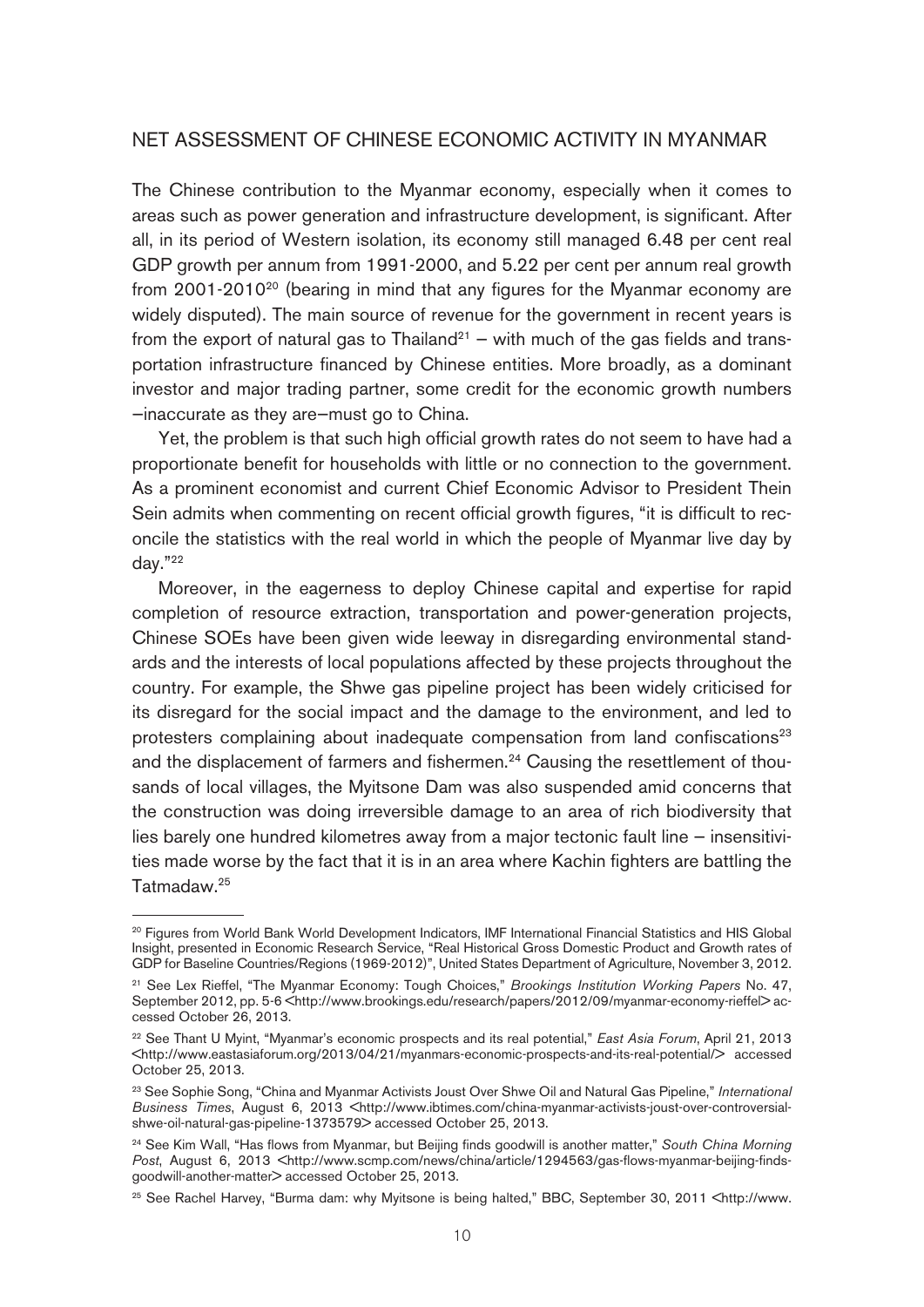More broadly, the backlash against what prominent Mandalay writer Daw Ludu Amar has called the 'lawpan khit' or 'era of the Chinese boss'<sup>26</sup> stems from the perception that China exploited the junta's desperation for powerful friends, without offering enough in return to the country with respect to economic and social gains. A reported four million Myanmar people are still forced to seek work outside the country due to lack of domestic opportunities, $27$  in a country where unemployment was estimated to be almost 40 per cent<sup>28</sup> according to the Lower House's finance and development committee report. Dependence on trade with Chinese firms for manufacturing and industrial parts, and Chinese investment and expertise for development is perceived to be increasingly benefitting a small and well-connected group of political and military insiders, and coming at the expense of the broader population. Even 'insiders' and the well-connected seem to realise that the current commercial arrangements cannot continue and that their wealth and privilege is better preserved through nurturing new partnerships with Western firms — hence the surprising lack of open protest from so-called 'cronies' against the country's reforms which have been necessary in winding back sanctions and reopening a door for the entry of these companies.<sup>29</sup>

# ACHIEVING FOREIGN POLICY BALANCE THROUGH ECONOMIC REFORM

In government circles, a desire to reduce Beijing's economic and strategic leverage over the country fits in well with Myanmar's traditional strategic preference for nonalliance status or at least strategic balancing, something it had to abandon after its isolation by the West. Even though Myanmar never became a satellite state of China, the emergence of China as Pauk Paw-describing a fraternal relationship with a far larger power—is increasingly an uncomfortable proposition for the Thein Sein government. The president's promise of reforms are intended to offer Naypyidaw options beyond the heavy economic and strategic reliance on a neighbour that it still deeply distrusts.

bbc.co.uk/news/world-asia-pacific-15123833>; Qin Hui, "Behind Myanmar's suspended dam," China Dialogue, March 28, 2012 <https://www.chinadialogue.net/article/show/single/en/4832-Behind-Myanmar-s-suspendeddam-1-> both accessed October 25, 2013.

<sup>&</sup>lt;sup>26</sup> Quoted in Josh Gordon, "US-Myanmar Ties: beware the backlash," Myanmar Times, November 26, 2012 <http://www.mmtimes.com/index.php/opinion/3364-us-myanmar-ties-beware-the-backlash.html> accessed October 25, 2013.

<sup>&</sup>lt;sup>27</sup> See Renaud Egreteau, "Continuity and change: Myanmar's foreign policy," Myanmar Times, September 15, 2013 <http://www.mmtimes.com/index.php/opinion/8178-continuity-and-change-myanmar-s-foreign-policy. html> accessed November 17, 2013.

<sup>&</sup>lt;sup>28</sup> "Myanmar Unemployment Rate Near 40 Percent, Study Finds" Eleven, January 24, 2013 <http://www.elevenmyanmar.com/business/2230-myanmar-unemployment-rate-near-40-percent-study-finds> accessed November 17, 2013.

<sup>&</sup>lt;sup>29</sup> See Erika Kinetz, "U.S. caught in awkward embrace of Myanmar 'crony'," The Journal Gazette, February 25, 2013 <http://www.journalgazette.net/article/20130225/NEWS0402/130229696/1179> accessed November 17, 2013.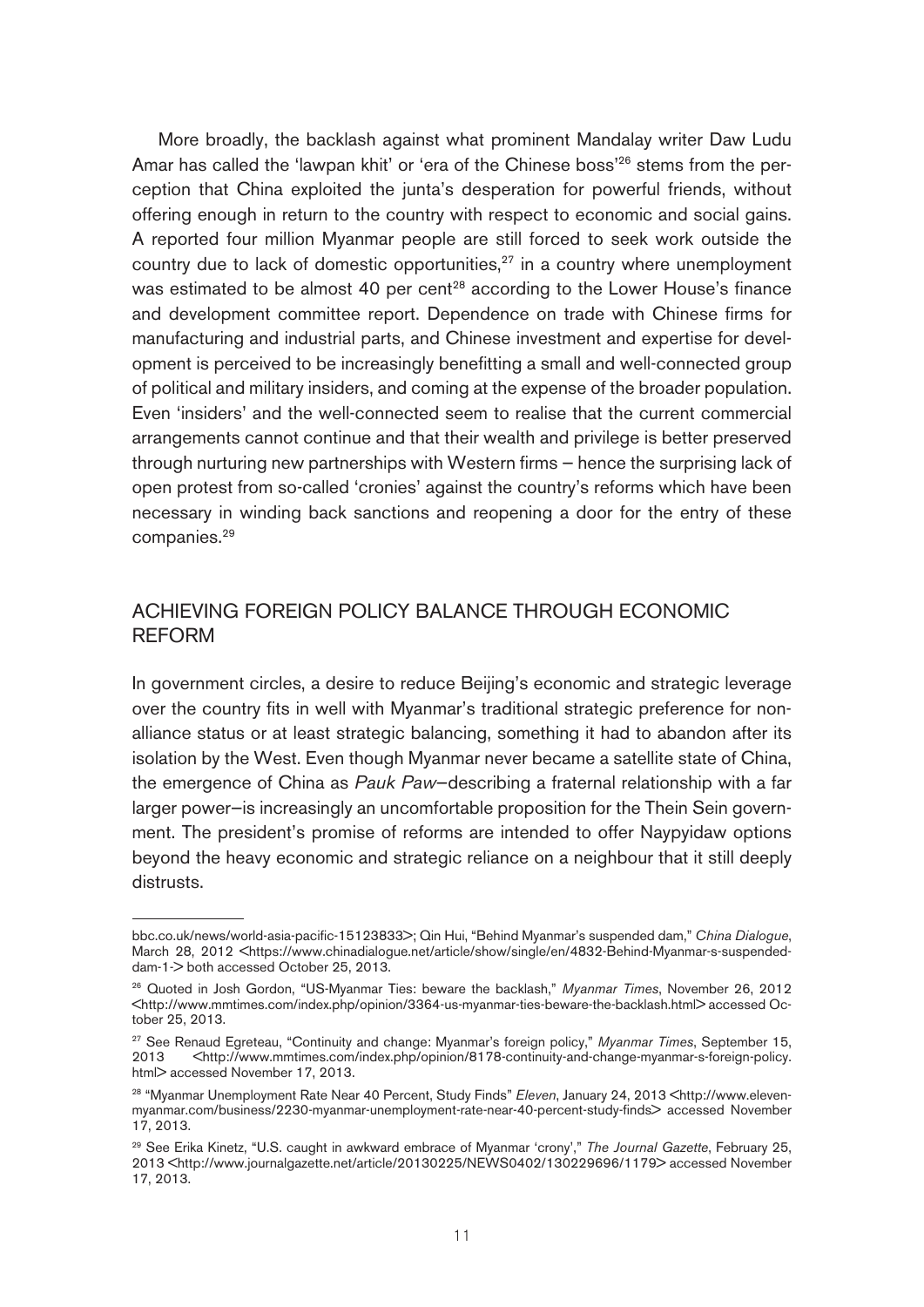The widespread backlash against China's economic and strategic dominance and in some areas, Chinese cultural dominance<sup>30</sup>-is genuine and deep-rooted. But it can only be sustained if Myanmar is able to successfully implement its economic reform agenda. This will be politically difficult since doing so may dilute the interests of the entrenched political and military elite in the country. If such reforms succeed, then the aim of creating a balance against Chinese economic and strategic influence may also succeed. In fact, the deepening interest by Western firms in Myanmar is already causing Chinese SOEs to take more seriously the local concerns of Myanmar citizens.31

But if Naypyidaw fails in this task, then Myanmar will have few options but to return awkwardly into China's embrace. For example, some figures suggest that Chinese investment in Myanmar fell from the estimated US\$12 billion from 2008-2011 to US\$407 million in the  $2012/13$  fiscal year.<sup>32</sup> If reforms fail to attract substantial FDI from other countries, especially the West, then Chinese SOEs will regain their once dominant bargaining position.

## **CONCLUSION**

One should keep in mind that even if economic and political reforms are sustained leading to blossoming Western interest in Myanmar, China has a number of enduring interests in the country and will ensure that it remains a major player.

First is Beijing's interest in the expansion of the economic corridor from Yunnan province, through Myanmar, and westward to Bangladesh, India and the West. This relates to the Bangladesh-China-India-Myanmar (BCIM) Economic Corridor which will include roads, railways and other infrastructure joining the four countries.33 The BCIM complements the framework of policies geared towards the socalled Greater Mekong Sub-Region (GMS), which encompasses Yunnan Province, Myanmar, Cambodia, Laos, Vietnam and Thailand. The Guangxi Zhuang Autonomous Region formally joined the GMS in 2005. For China, the GMS is seen as a critical

<sup>30</sup> See Stephanie Shannon and Nicholas Farrelly, "Wither China's Myanmar Stranglehold?" ISEAS Perspective #40, June 27, 2003 <http://www.iseas.edu.sg/documents/publication/iseas\_perspective\_2013\_40\_whither\_ chinas\_myanmar\_stranglehold\_2.pdf> accessed November 18, 2013.

<sup>&</sup>lt;sup>31</sup> See Shibani Mahtani, "Chinese company launches charm offensive in Myanmar," Wall Street Journal, October 9, 2013 <http://online.wsj.com/news/articles/SB10001424052702304520704579125083505961324> ; Jane Perlez and Bree Feng, "China Tries to Improve Image in a Changing Myanmar," International New York Times, May 18, 2013 <http://www.nytimes.com/2013/05/19/world/asia/under-pressure-china-measures-its $im$ pact-in-myanmar.html?  $r=0$ > both accessed October 29, 2013.

<sup>32</sup> Yun Sun, "Chinese Investment in Myanmar: What Lies Ahead?" Stimson Center Great Powers and the Changing Myanmar, Issue Brief 1, September 2013 <http://www.stimson.org/images/uploads/Yun\_Issue\_Brief1.pdf> accessed October 26, 2013.

<sup>33</sup> See John Lee, "Ambitious China goes land roving," Business Spectator, October 30, 2013 <http://www. businessspectator.com.au/article/2013/10/30/economy/ambitious-china-goes-land-roving> accessed November 28, 2013.